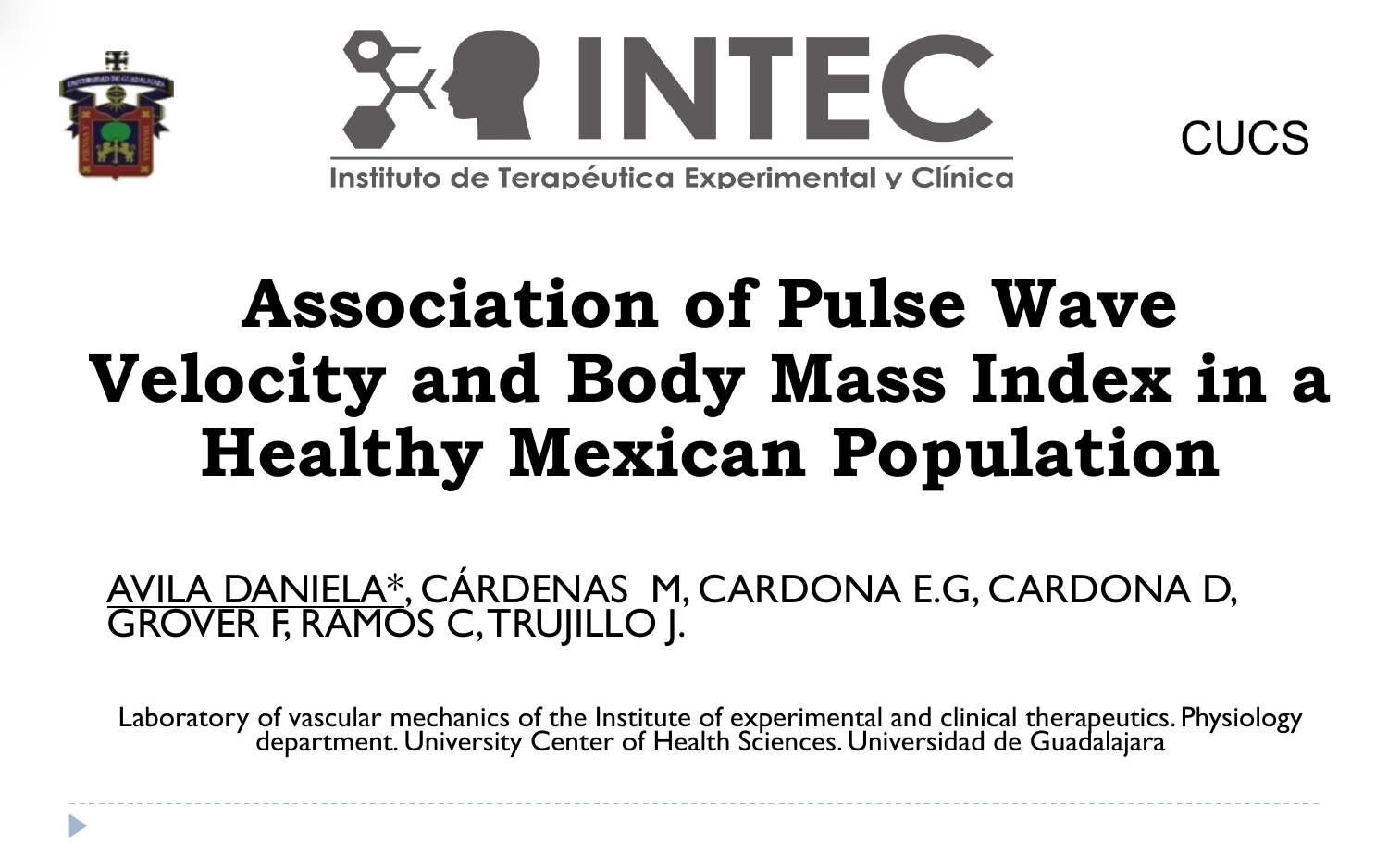

WHO 2017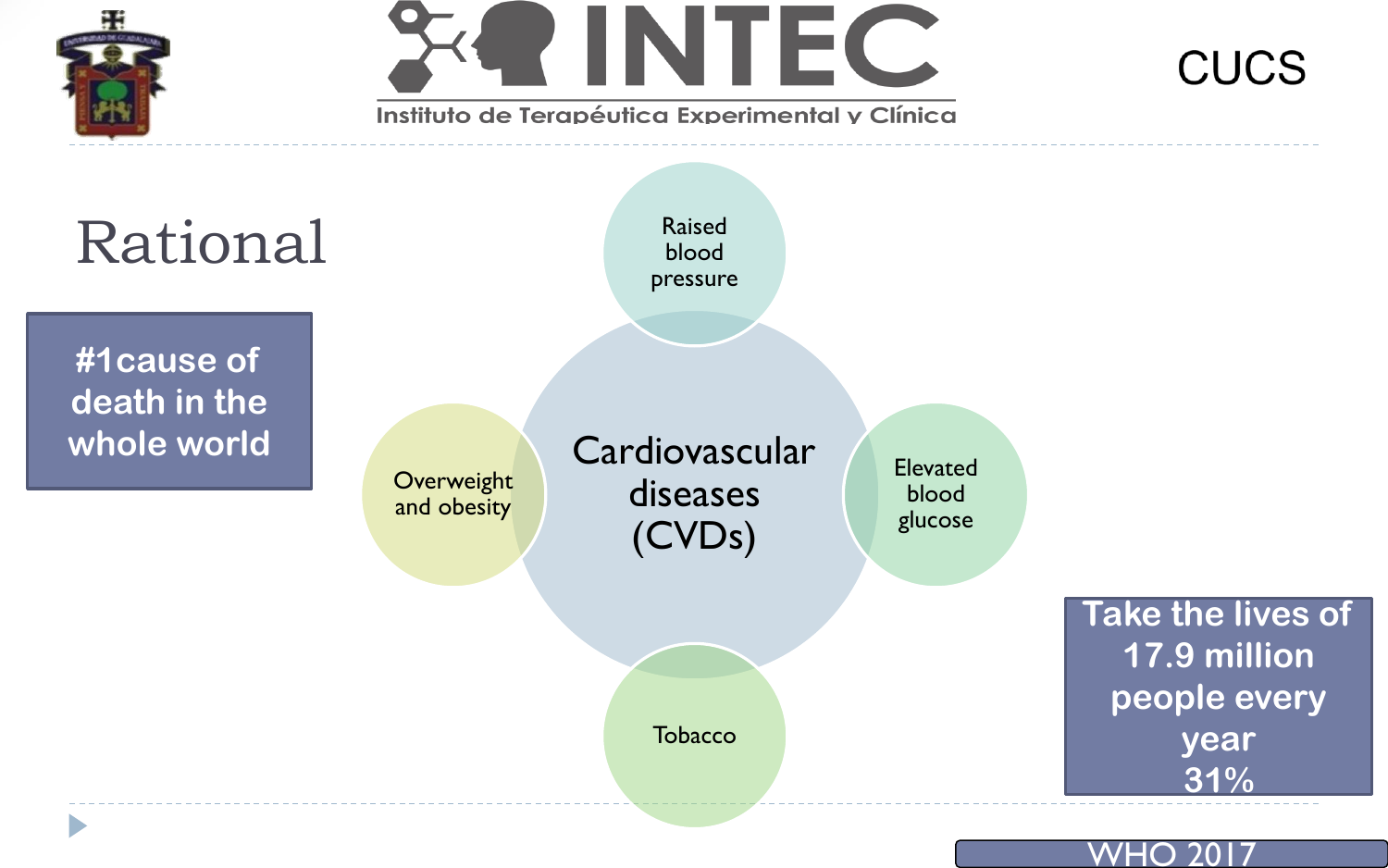





# **In 2016**

- **More than 1.9 billion adults were overweight (39%).** 
	- **650 million were obese (13%).**

# **Mexico**

- Represents the second place in obesity, with a prevalence of 32.4%
- **In 2030 39% of the population are projected to** be obese.

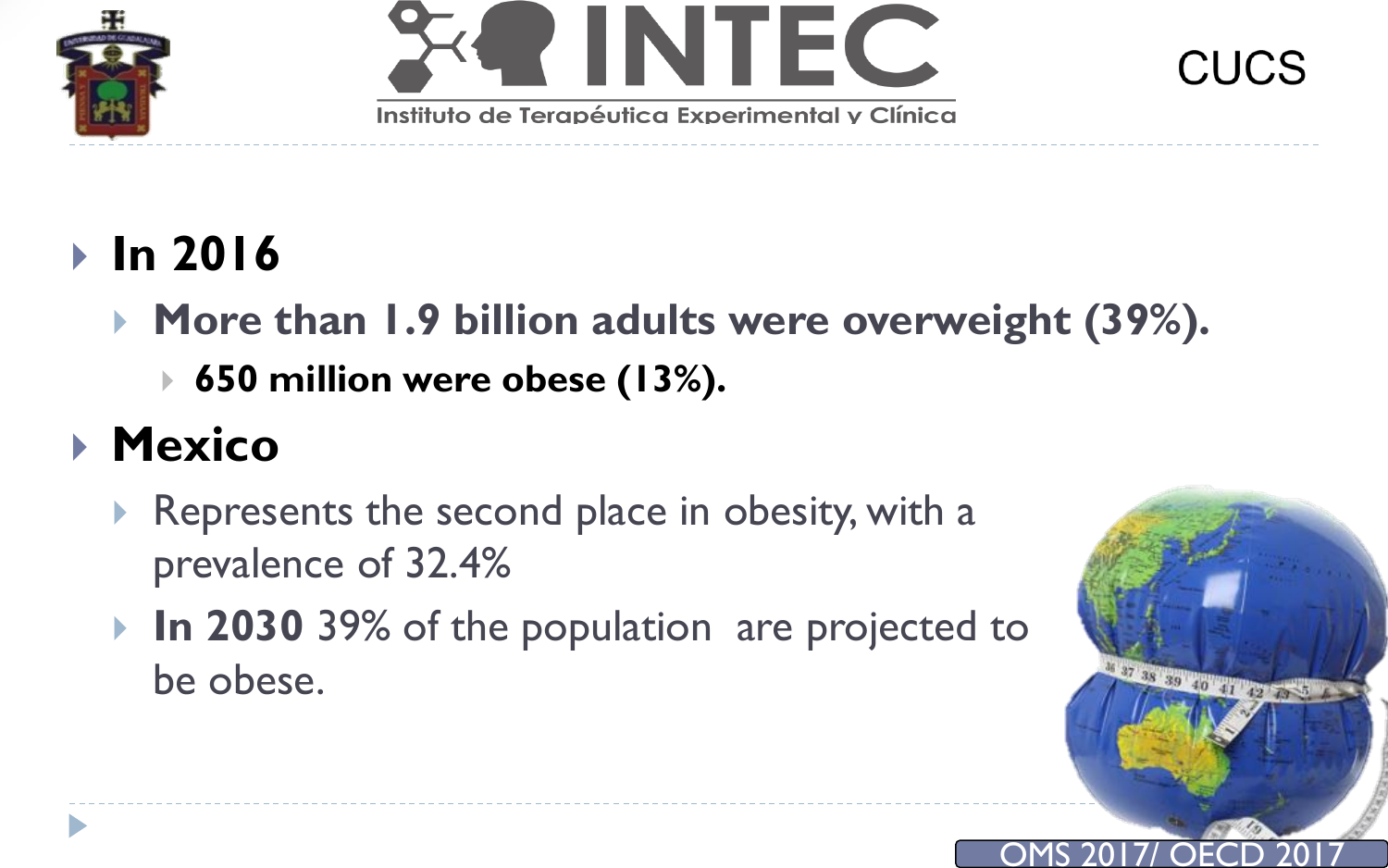





## Markers of hypertension-mediated organ damage

|                             | <b>Marker of HMOD</b>        | <b>Sensitivity to changes</b> | Reproducibility and<br>operator independence | Time to changes                | Prognostic value of the<br>change |          |
|-----------------------------|------------------------------|-------------------------------|----------------------------------------------|--------------------------------|-----------------------------------|----------|
| ' B<br>$I_{\text{I}}$ IIb B | LVH by ECG                   | Low                           | <b>High</b>                                  | Moderate<br>$(56$ months)      | Yes                               |          |
|                             | LVH by<br>echocardiogram     | Moderate                      | Moderate                                     | Moderate<br>$(56$ months)      | Yes                               |          |
|                             | LVH by CMR                   | <b>High</b>                   | <b>High</b>                                  | Moderate<br>$(56$ months)      | No data                           |          |
| B                           | eGFR                         | Moderate                      | <b>High</b>                                  | <b>Very slow</b><br>(years)    | <b>Yes</b>                        |          |
| 'В                          | Urinary protein<br>excretion | <b>High</b>                   | Moderate                                     | Fast<br>(weeks to months)      | Moderate                          |          |
| $I\mathsf{I} b B$           | Carotid IMT                  | <b>Very low</b>               | Low                                          | <b>Slow</b><br>$(-12$ monthel  | <b>No</b>                         |          |
| $I\mathsf{I} b B$           | <b>PWV</b>                   | <b>High</b>                   | Low                                          | Fast<br>(weeks to months)      | Limited data                      | 2018     |
| IIb B                       | Ankle-brachial<br>index      | Low                           | <b>Moderate</b>                              | <b>Slow</b><br>$($ >12 months) | <b>Moderate</b>                   | OESC/ESH |

CMR = cardiac magnetic resonance; ECG = electrocardiogram; eGFR = estimated glomerular filtration rate; HMOD = hypertension-mediated organ damage; IMT = intimamedia thickness; LVH = left ventricular hypertrophy; PWV = pulse wave velocity.

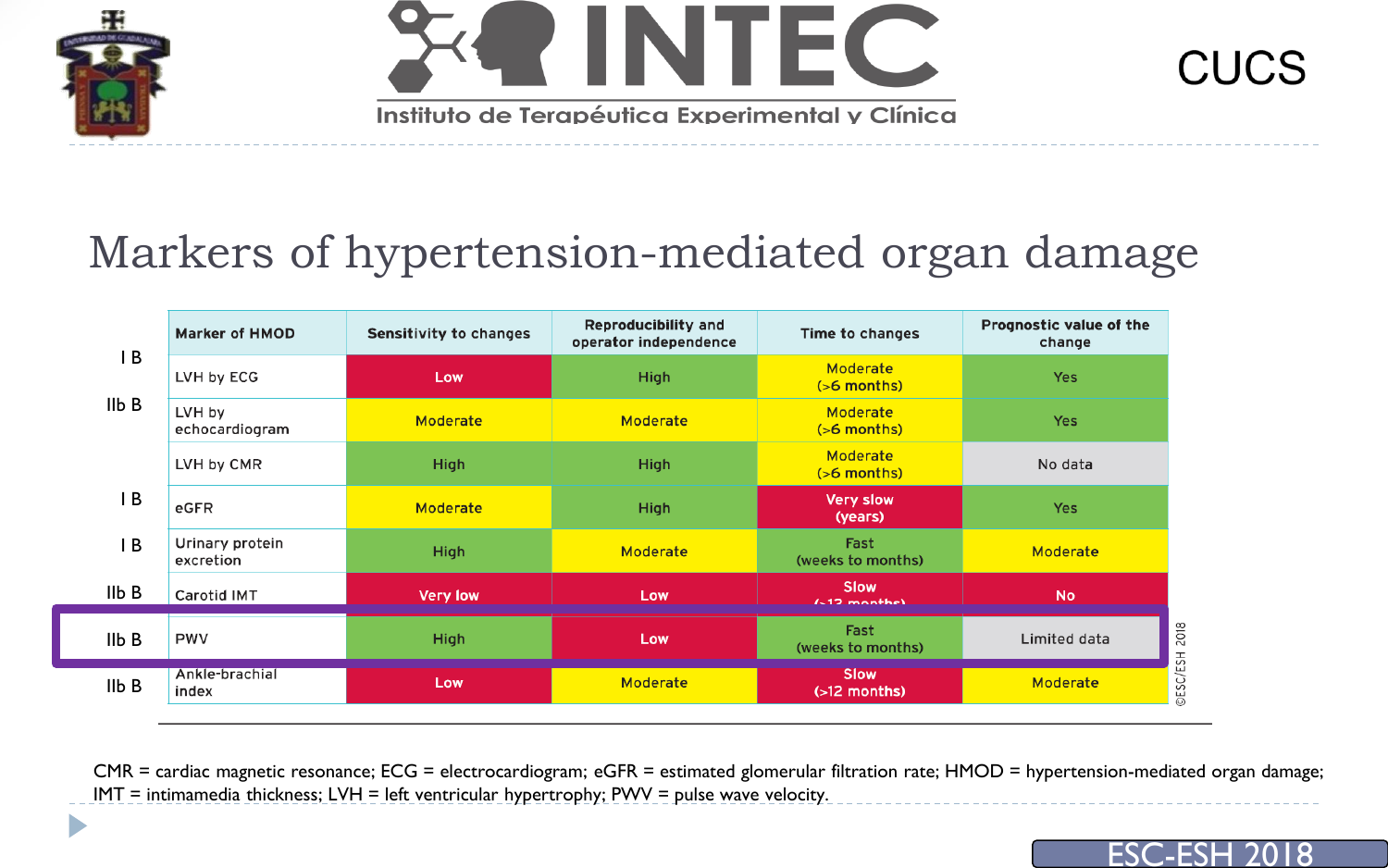

 $\blacktriangleright$ 



Instituto de Terapéutica Experimental y Clínica





Blacher J. Circulation 1999. 99:2434-39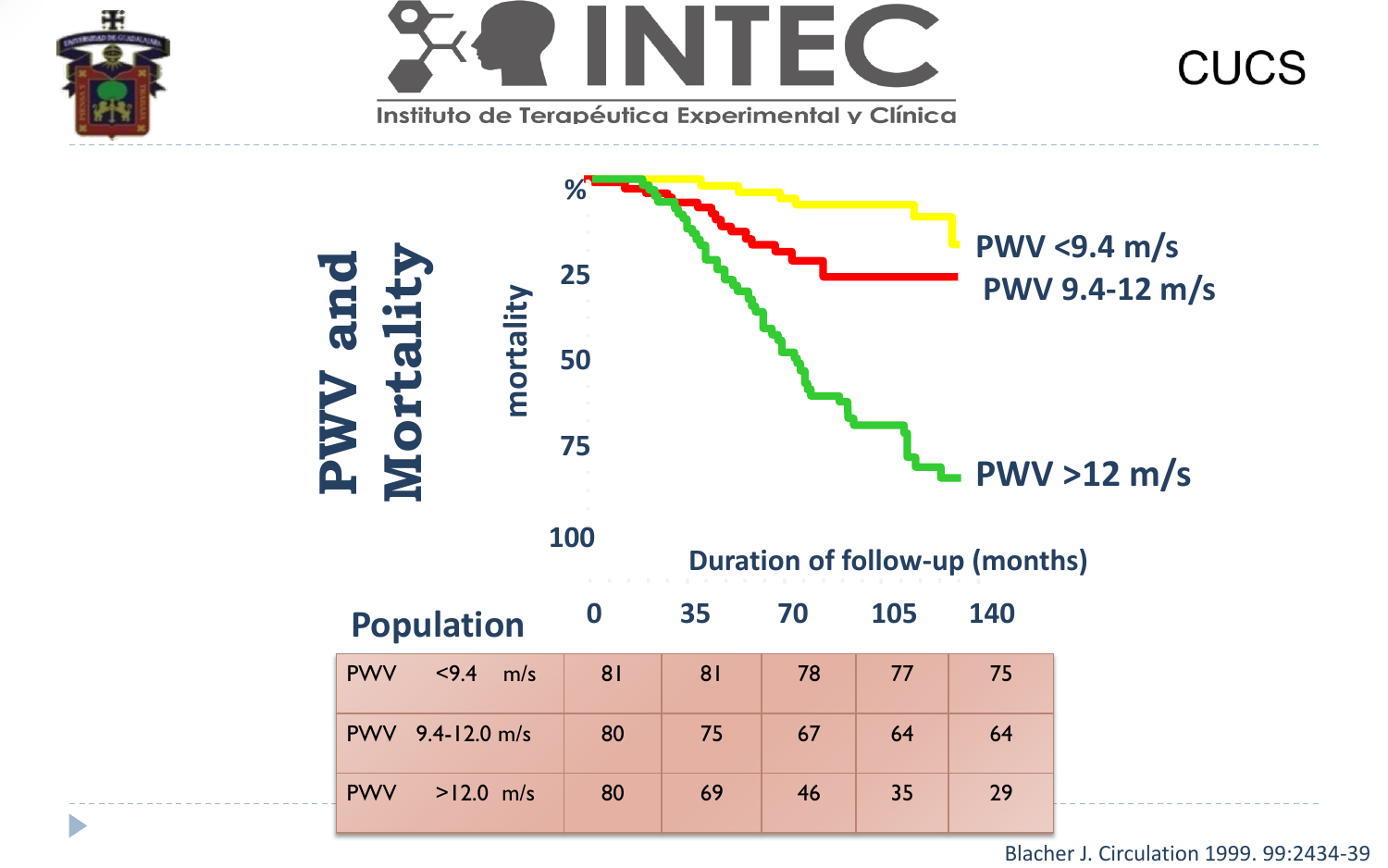

Þ





#### **14 studies including 16,358 patients with 1700 combined**

### **CVD events.**





**Schlomo** *et al.* **ARTERY 11, Oct 2011**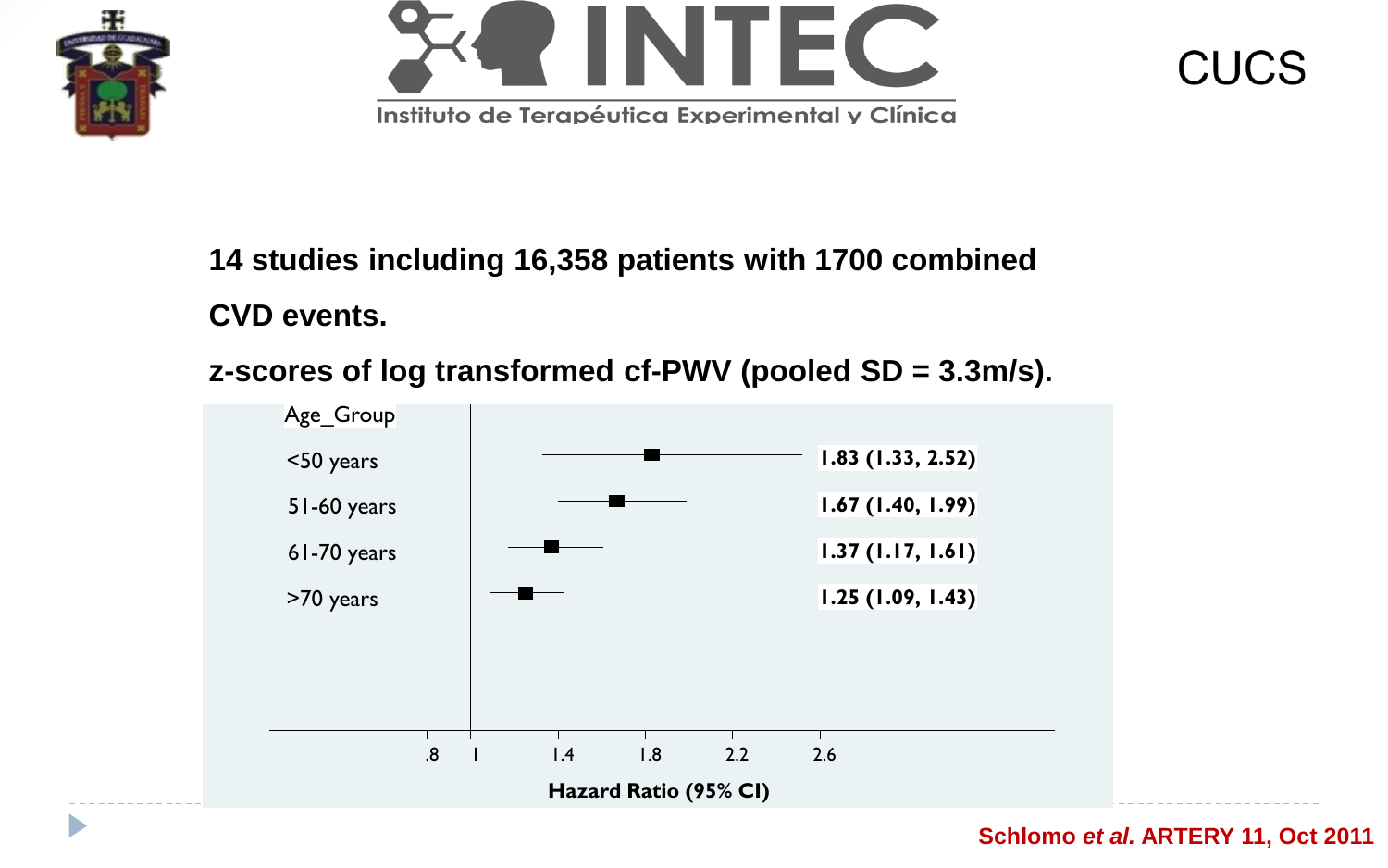



#### Instituto de Terapéutica Experimental y Clínica





#### Hudson *et al.* Atherosclerosis (2015) 376-386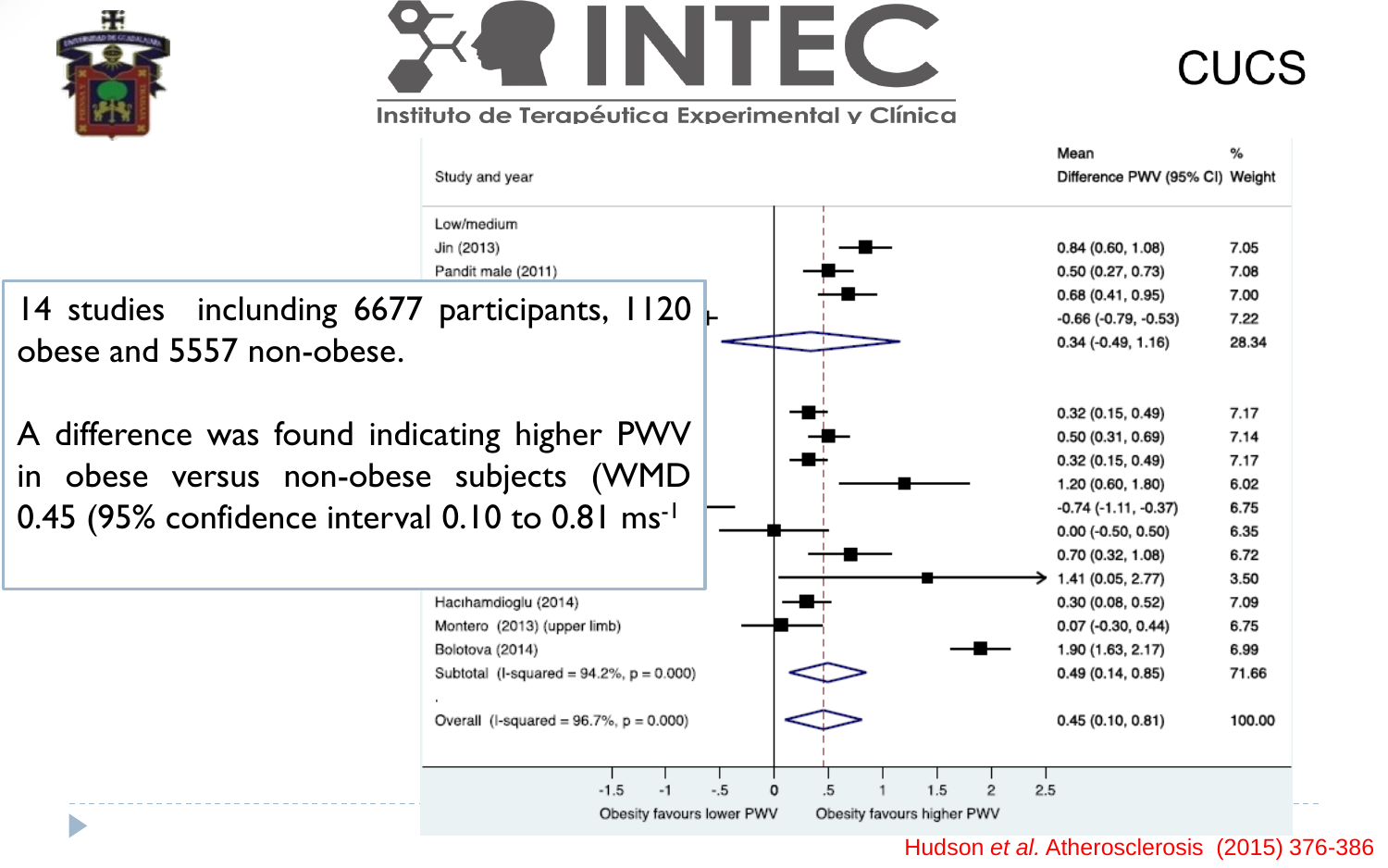





# Objective

## Analyze the correlation between baPWV and BMI in healthy subjects.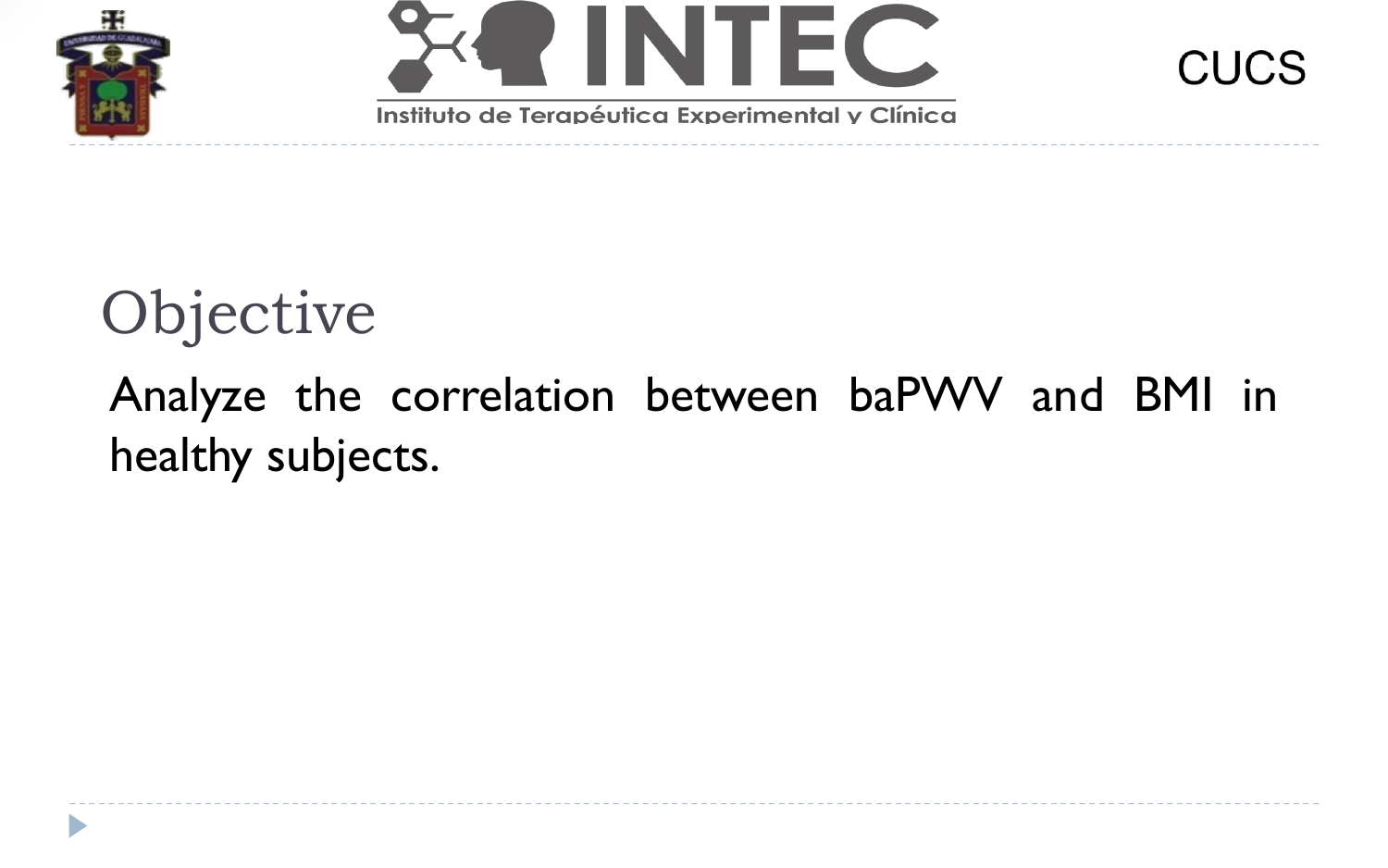





# Methodology

Cross-sectional analytical study

381 Subjects

W=192 M=189

18-70 year old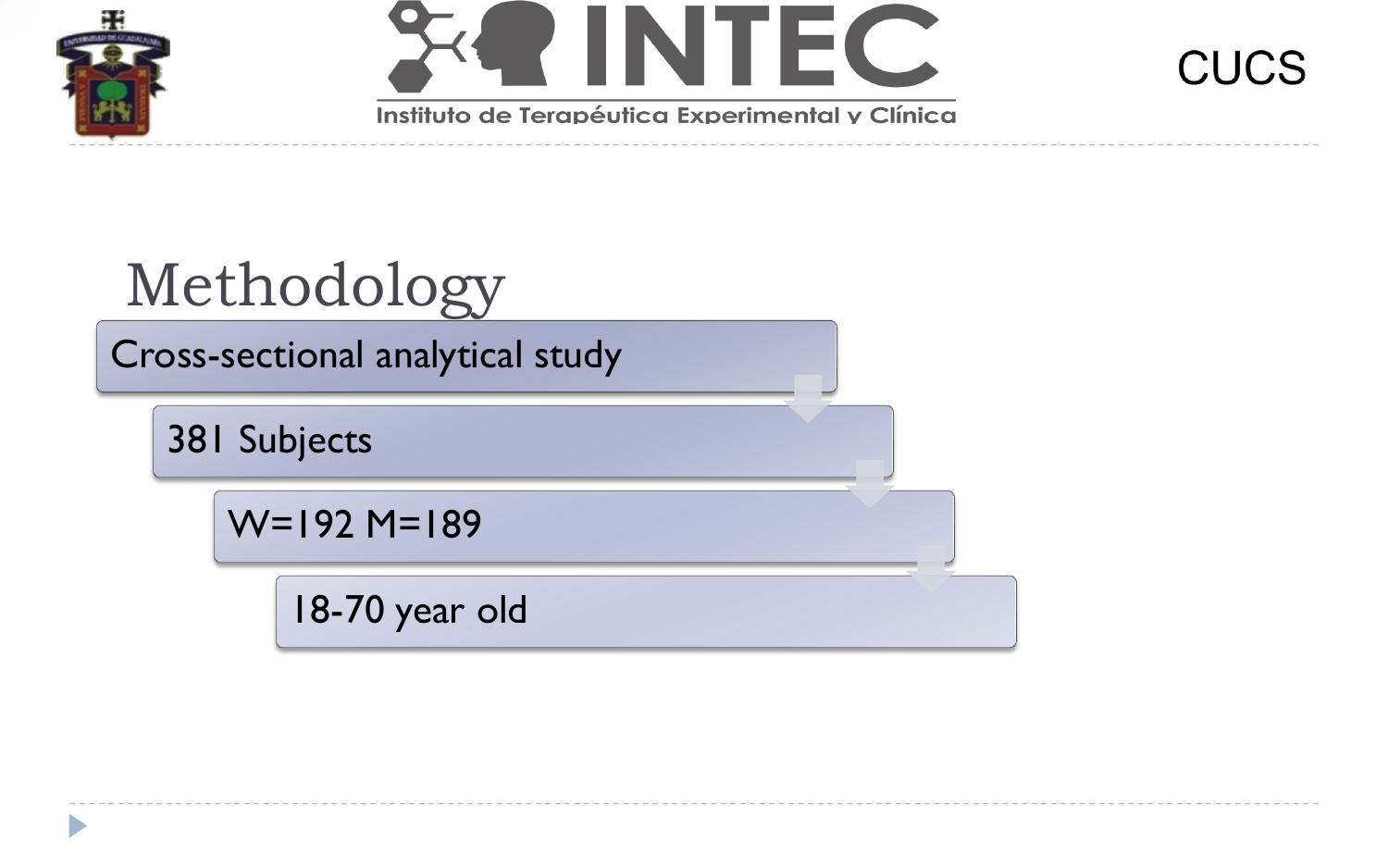### ▶ Characteristics of the population

D

|             | <b>Mean</b> | <b>Min</b> | <b>Max</b> |
|-------------|-------------|------------|------------|
| baPWV (m/s) | 11.21       | 6.42       | 19.69      |
| <b>BMI</b>  | 26.44       | 18.5       | 42.57      |
| Waist (cm)  | 88.94       | 62         | 134        |
| Age         | 30.13       | 18         | 70         |
| SBP (mmHg)  | 115.12      | 90         | 129        |
| DBP (mmHg)  | 66.6        | 50         | 89         |

▶ Measurements: weight, height, BMI and baPWV with VP1000 plus model BP-203RPE II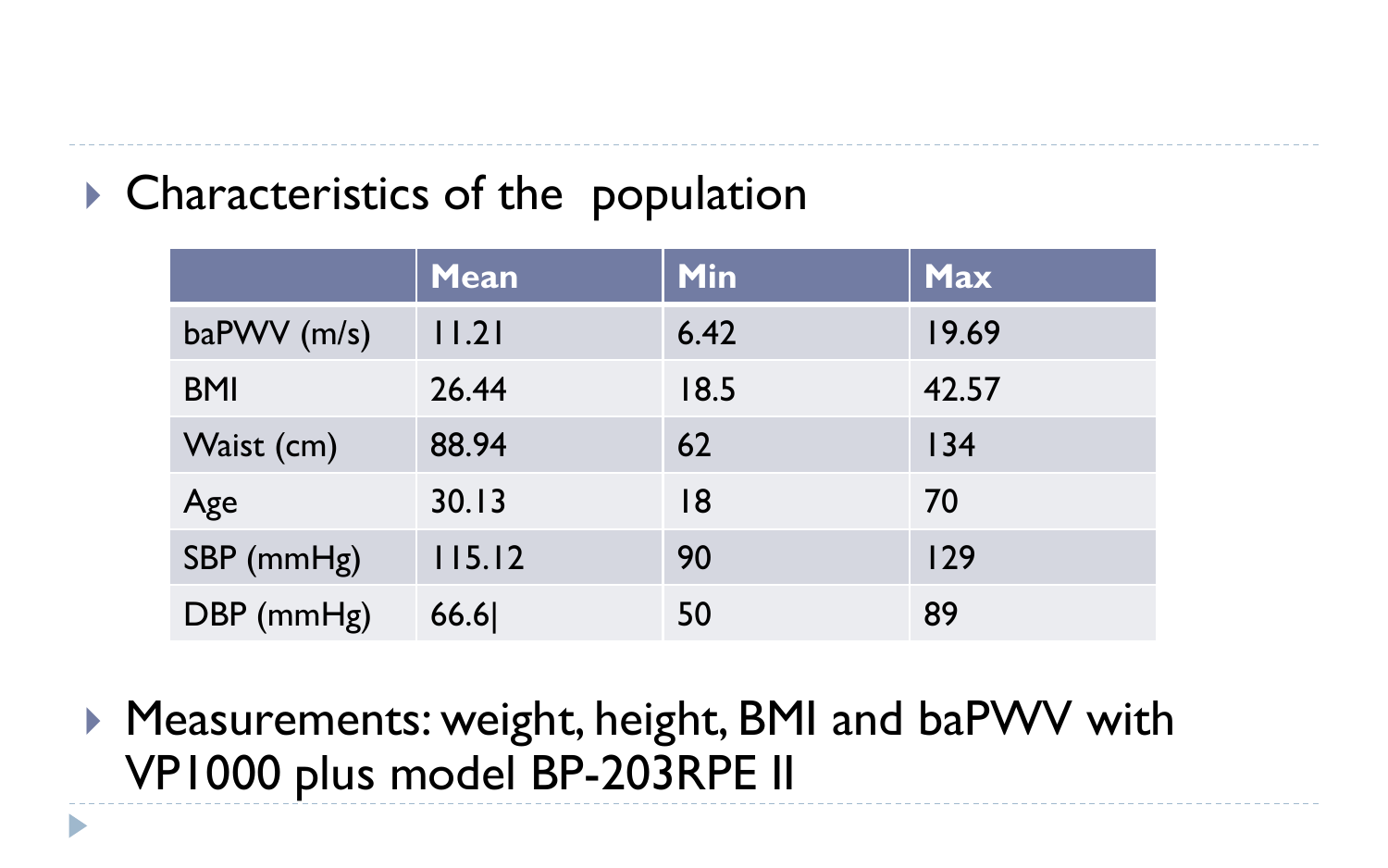

D





# Results

### baPWV values according to BMI

| <b>N:381</b>                    | <b>Normal</b><br>weight | <b>Overweight</b> | <b>Class I</b><br>obesity | <b>Class II</b><br>obesity | <b>Class III</b><br>obesity | $p^*$   |
|---------------------------------|-------------------------|-------------------|---------------------------|----------------------------|-----------------------------|---------|
| n:                              | 167                     | 127               | 63                        | 20                         | $\overline{4}$              |         |
| <b>BMI</b><br>kg/m <sup>2</sup> | $21.93 \pm 1.75$        | $27.37 \pm 1.37$  | $32.31 \pm 1.56$          | $36.60 \pm 1.32$           | $41.24 \pm 1.01$            | < 0.001 |
| $_{ba}$ PWV<br>m/s              | $10.63 \pm 1.68$        | $11.57 \pm 1.9$   | $12.21 \pm 1.73$          | $12.27 \pm 2.39$           | $12.43 \pm 1.65$            | < 0.001 |
| Age                             | $24.8 \pm 10.84$        | 33.83±14.58       | $35.59 \pm 12.91$         | 32.30±9.41                 | 38.25 ±12.28                | < 0.001 |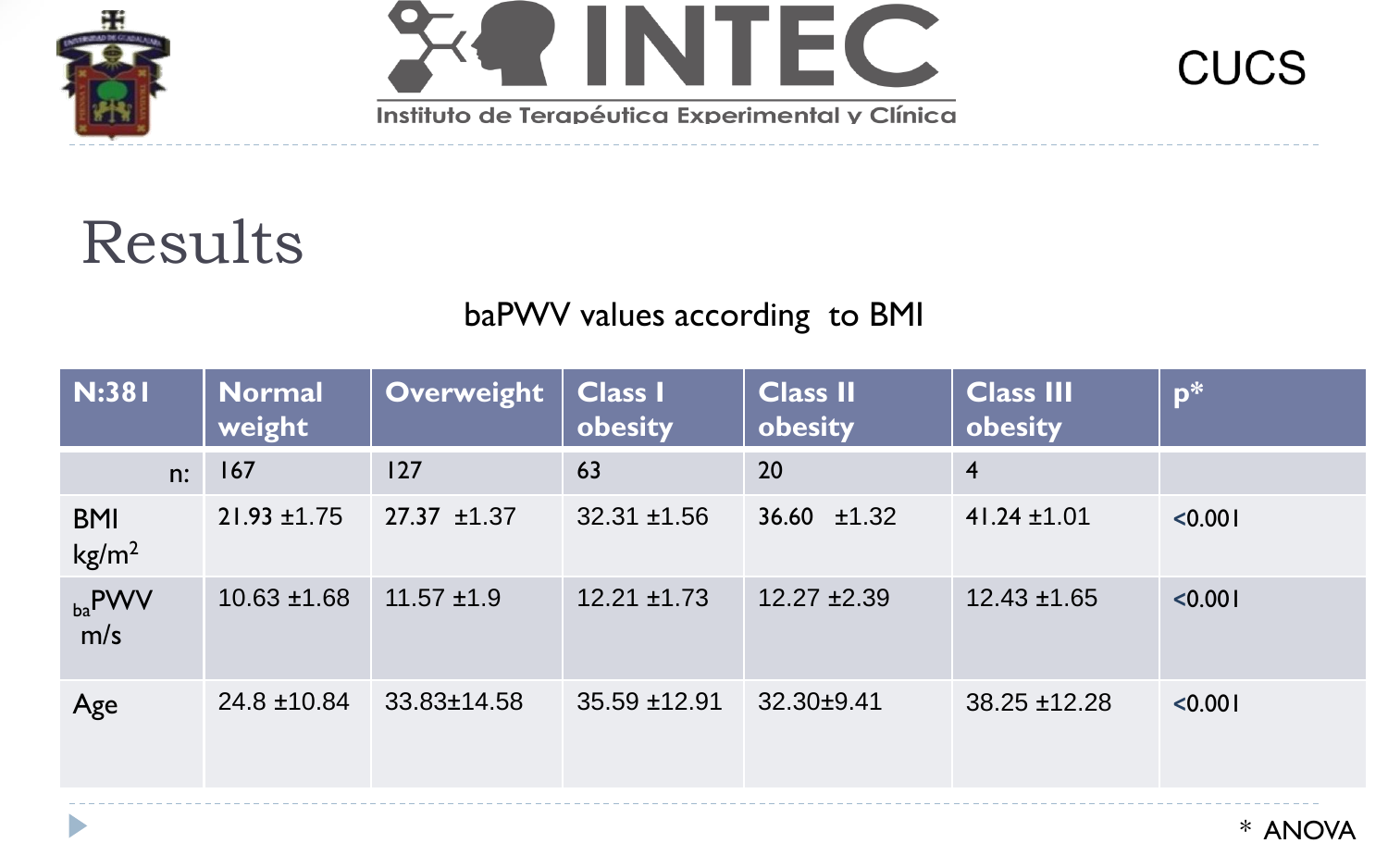





### Association between  $_{ba}$ PWV and BMI

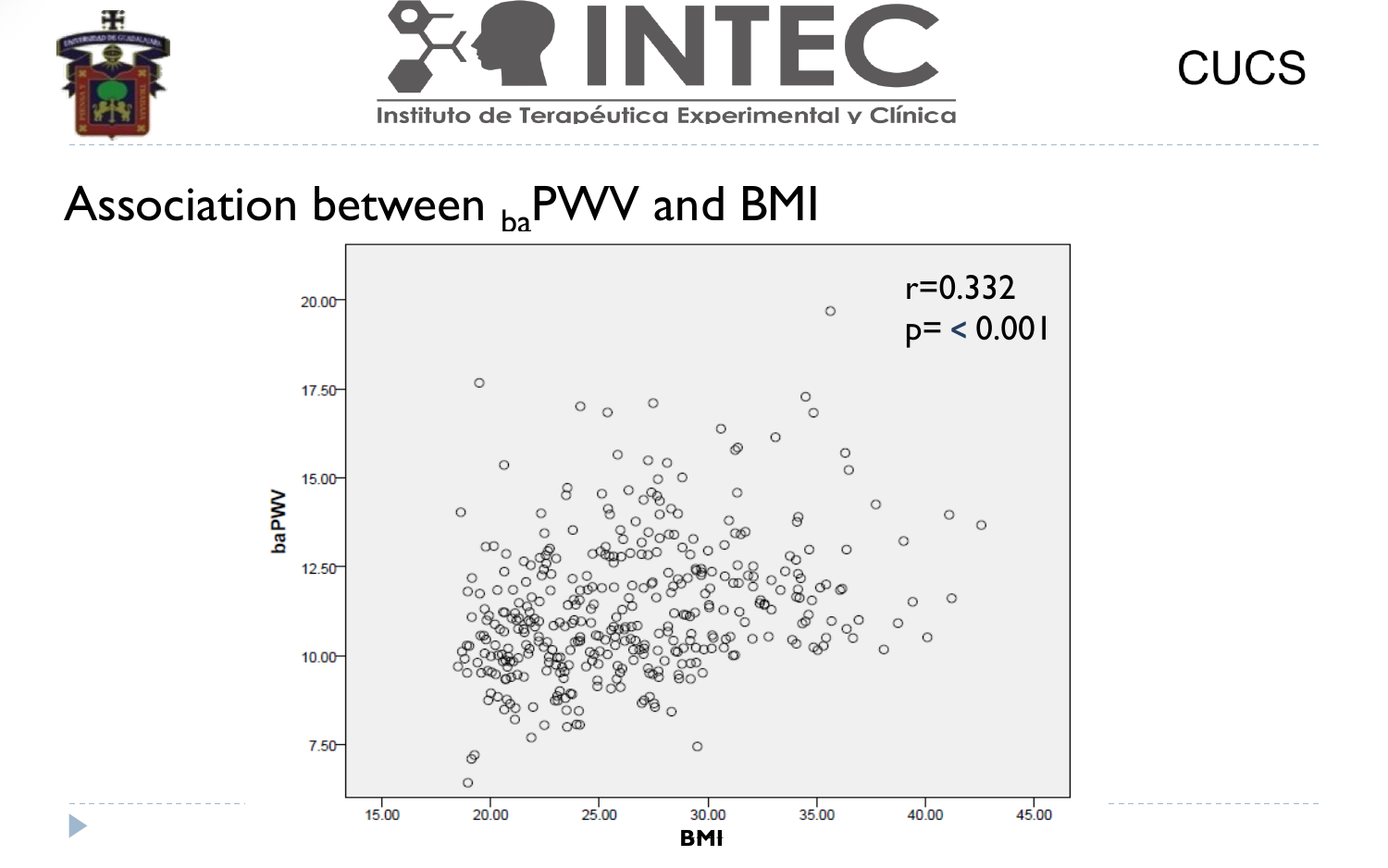

D





### Comparison of the baPWV according to BMI

| <b>Groups</b>                     | Mean(SD)         | Mean(SD)         | $\mathbf{D}^*$ |
|-----------------------------------|------------------|------------------|----------------|
| Normal weight vs Overweight       | $10.63 \pm 1.68$ | $11.57 \pm 1.9$  | < 0.001        |
| Normal weight vs Class I Obesity  | $10.63 \pm 1.68$ | $12.21 \pm 1.73$ | < 0.001        |
| Normal weight vs Class II Obesity | $10.63 \pm 1.68$ | $12.27 \pm 2.39$ | 0.007          |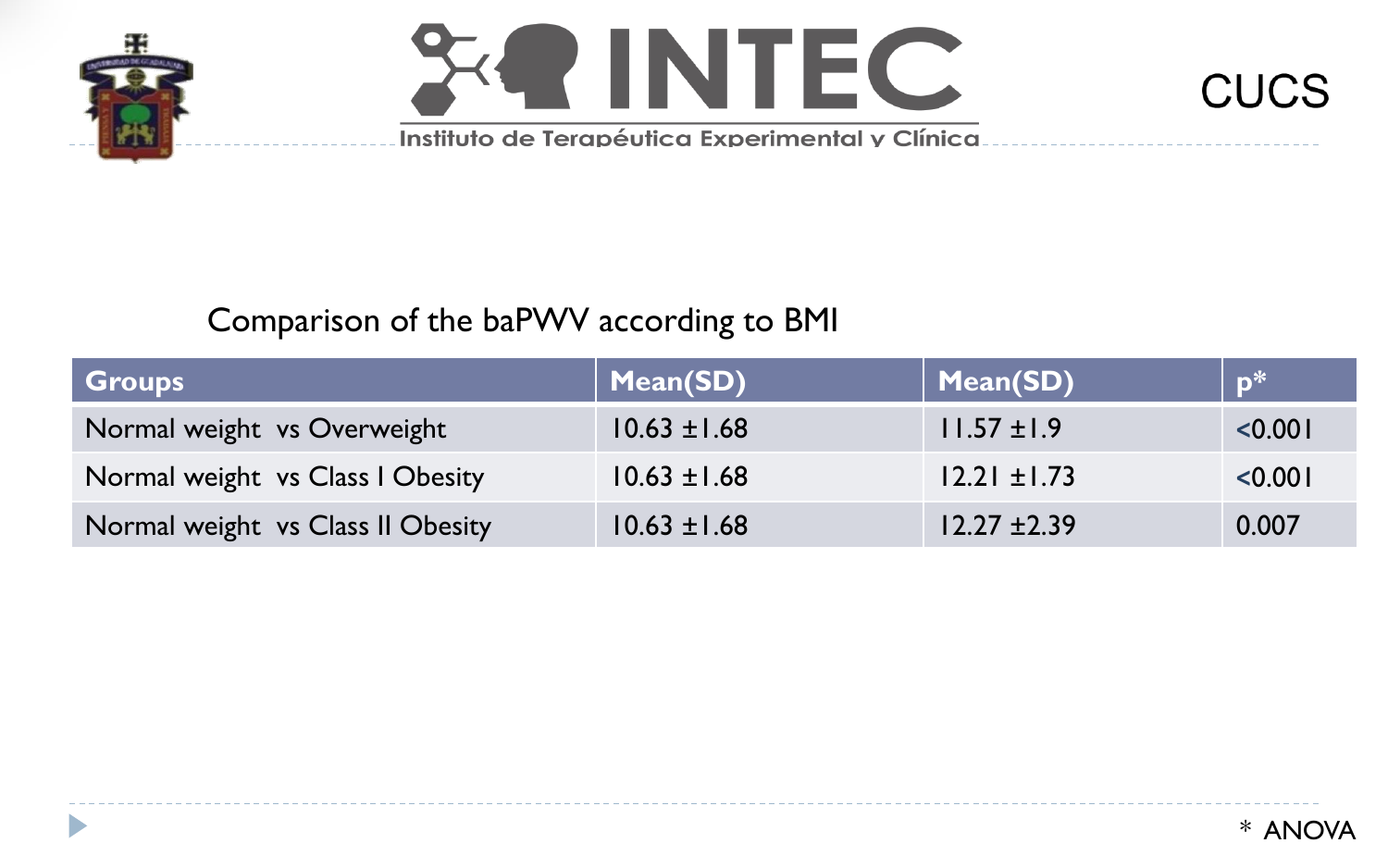

• 18.5-24.9 kg/m<sup>2</sup> n=167 (10.63 ±1.68); \*\* 25-29.9 kg/m<sup>2</sup> n=127 (11.57 ±1.9); \*\*\* 30-34.9 kg/m<sup>2</sup> n=63 (12.21 ±1.73); \*\*\*\* 35-39.9 kg/m<sup>2</sup> n=20 (12.27 ±2.39); \*\*\*\*\* ≥ 40 kg/m<sup>2</sup> n=4 (12.43 ±1.65).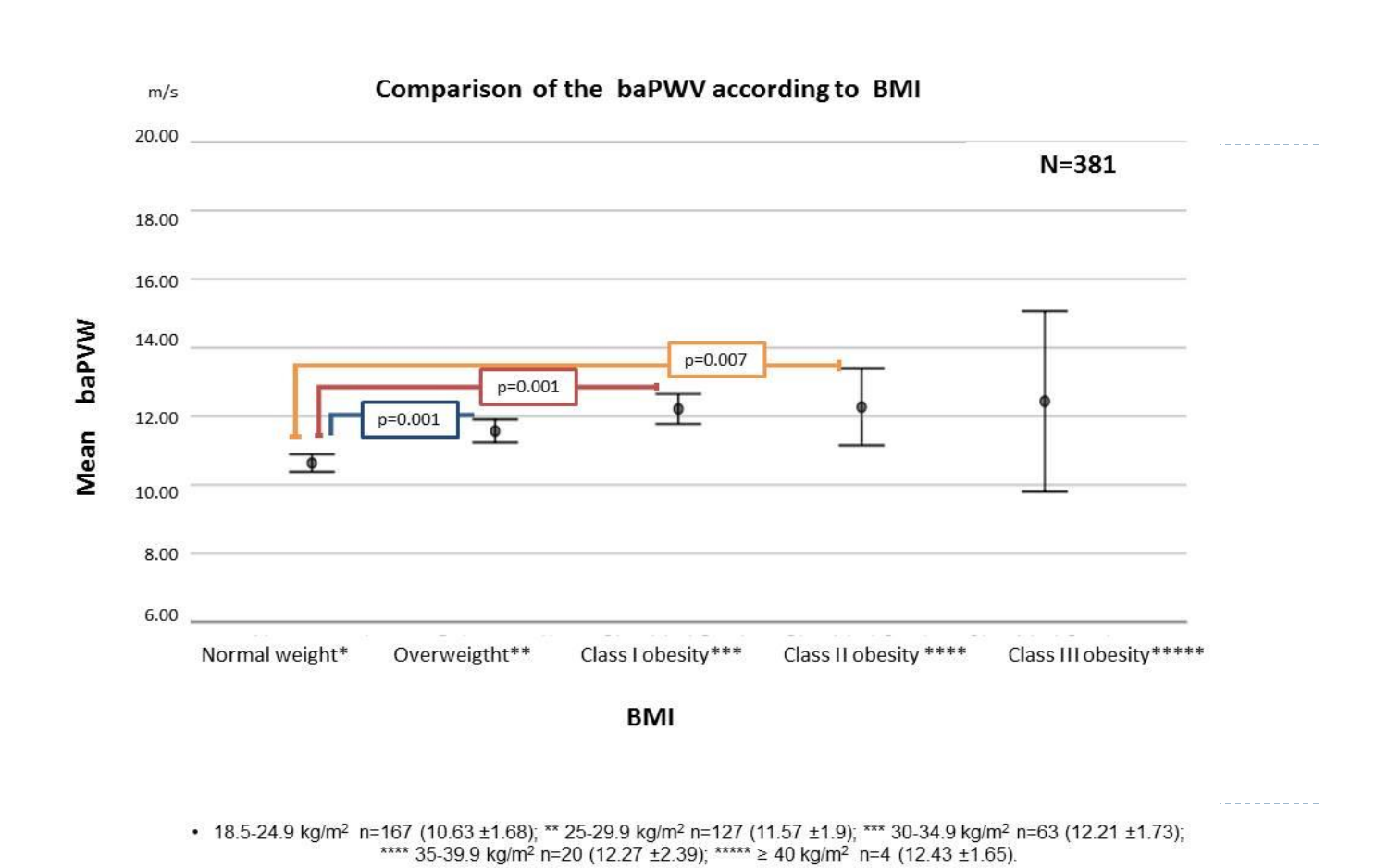



#### **Difference of the baPWV between BMI groups** 13  $12.43 \pm 1.65$  $12.27 \pm 2.39$ 12.5 12.21 ±1.73 12 11.57 ±1.9 11.5 **Mean baPWV** 11  $10.63 \pm 1.68$ 10.5 10 9.5 Normal weight Overweigtht Class I obesity Class II obesity Class III obesity $\blacktriangleright$